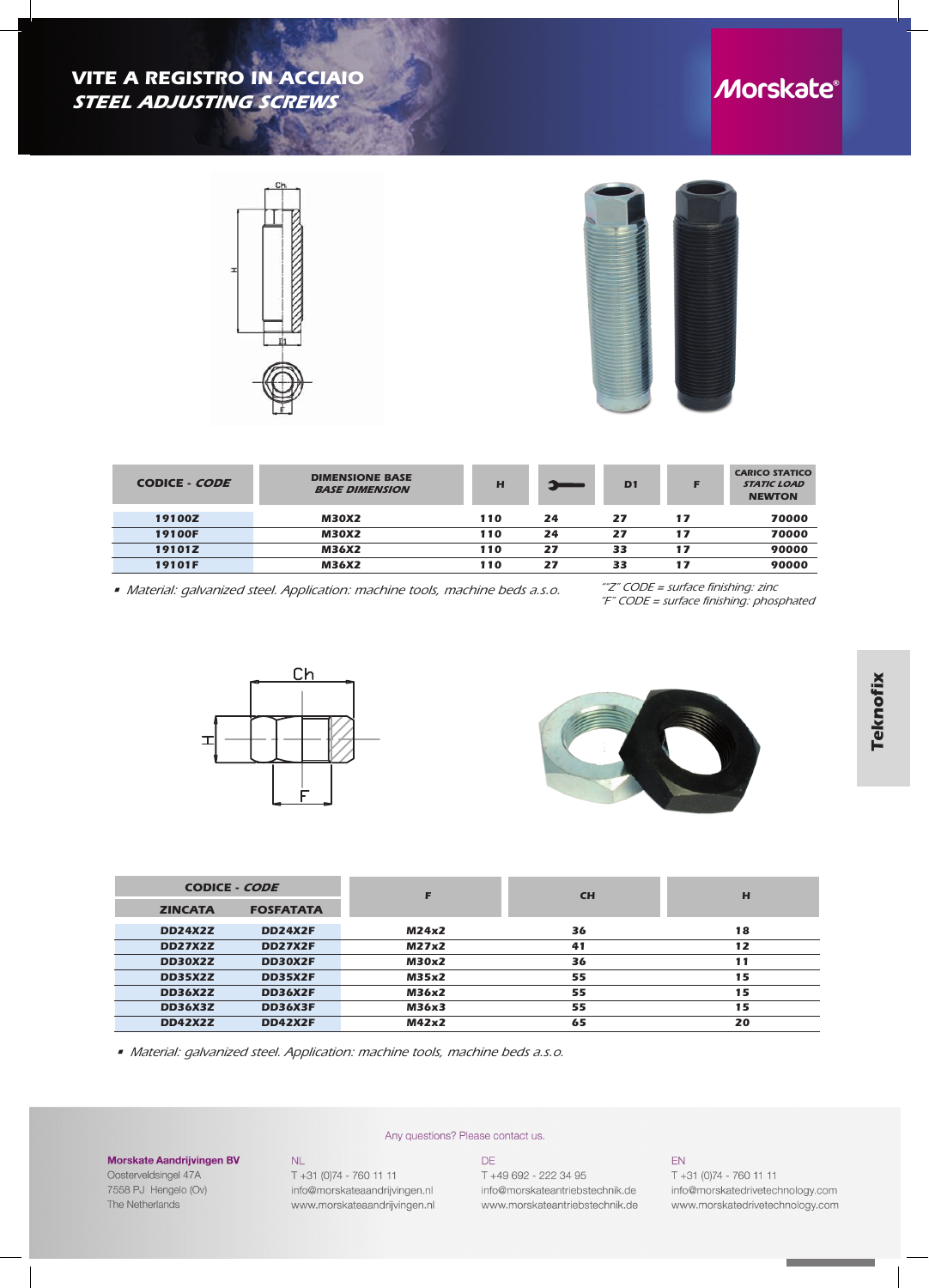

7022





| CODICE - <i>CODE</i>     | <b>DESCRIZIONE</b><br><b>DESCRIPTION</b> | H1  | H <sub>2</sub> | н   |    | D <sub>1</sub> |      | <b>CARICO STATICO</b><br><b>STATIC LOAD</b> |
|--------------------------|------------------------------------------|-----|----------------|-----|----|----------------|------|---------------------------------------------|
| <b>ZINCATA FOSFATATA</b> |                                          |     |                |     |    |                |      | <b>NEWTON</b>                               |
| 19110Z 19110F            | VITE M36x3                               | 135 | 15             | 116 | 41 | 22             | 36x3 | 90000                                       |



| CODICE - CODE<br><b>ZINCATA FOSFATATA</b> | <b>DESCRIZIONE</b><br><b>DESCRIPTION</b> | H1  | H <sub>2</sub> |     |    | D <sub>1</sub> |      | <b>CARICO STATICO</b><br><b>STATIC LOAD</b><br><b>NEWTON</b> |
|-------------------------------------------|------------------------------------------|-----|----------------|-----|----|----------------|------|--------------------------------------------------------------|
|                                           |                                          |     |                |     |    |                |      |                                                              |
| 19111Z 19111F                             | VITE M42x2                               | 140 | 20             | 120 | 45 | 27             | 42x2 | 100000                                                       |